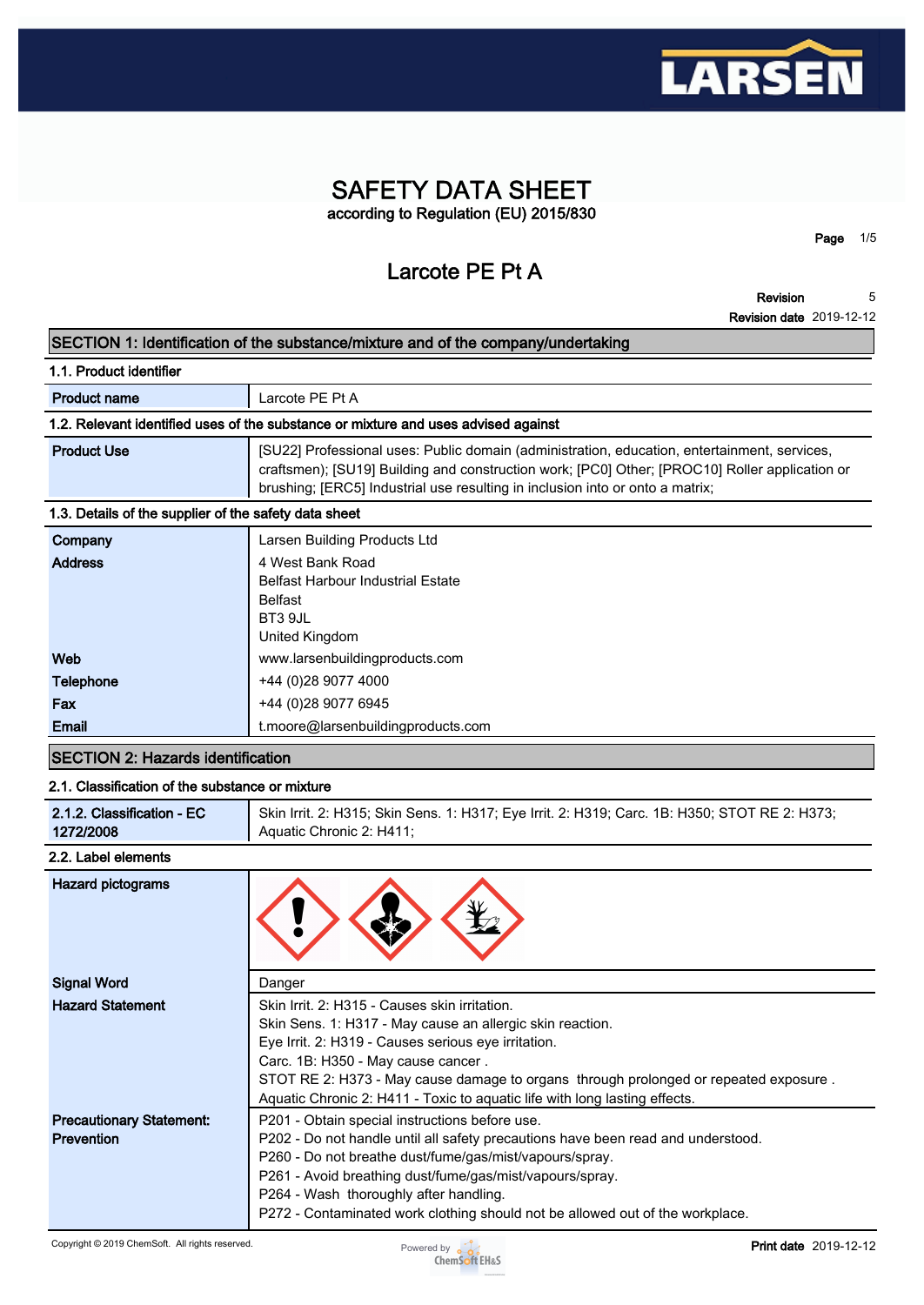| 2.2. Label elements             |                                                                                                                               |
|---------------------------------|-------------------------------------------------------------------------------------------------------------------------------|
|                                 | P273 - Avoid release to the environment.<br>P280 - Wear protective gloves/protective clothing/eye protection/face protection. |
| <b>Precautionary Statement:</b> | P302+P352 - IF ON SKIN: Wash with plenty of water/.                                                                           |
| Response                        | P305+P351+P338 - IF IN EYES: Rinse cautiously with water for several minutes. Remove contact                                  |
|                                 | lenses, if present and easy to do. Continue rinsing.                                                                          |
|                                 | P308+P313 - IF exposed or concerned: Get medical advice/attention.                                                            |
|                                 | P314 - Get medical advice/attention if you feel unwell.                                                                       |
|                                 | P321 - Specific treatment (see on this label).                                                                                |
|                                 | P332+P313 - If skin irritation occurs: Get medical advice/attention.                                                          |
|                                 | P333+P313 - If skin irritation or rash occurs: Get medical advice/attention.                                                  |
|                                 | P337+P313 - If eye irritation persists: Get medical advice/attention.                                                         |
|                                 | P391 - Collect spillage.                                                                                                      |
| <b>Precautionary Statement:</b> | P405 - Store locked up.                                                                                                       |
| Storage                         |                                                                                                                               |
| <b>Precautionary Statement:</b> | P501 - Dispose of contents/container to                                                                                       |
| <b>Disposal</b>                 |                                                                                                                               |
|                                 |                                                                                                                               |

# **SECTION 3: Composition/information on ingredients**

# **3.2. Mixtures**

#### **EC 1272/2008**

| <b>Chemical Name</b>                                | Index No.    | CAS No.    | EC No.    | <b>REACH Registration</b><br><b>Number</b> | Conc.<br>$(\%w/w)$ | Classification                                                                              |
|-----------------------------------------------------|--------------|------------|-----------|--------------------------------------------|--------------------|---------------------------------------------------------------------------------------------|
| Pitch residue - pitch, coal tar,<br>low-temperature | 648-069-00-1 | 90669-57-1 | 292-651-4 |                                            |                    | Carc. 1B: H350:                                                                             |
| Bisphenol A-(epichlorhydrin)<br>(reaction product)  | 603-074-00-8 | 25068-38-6 | 500-033-5 |                                            |                    | Eye Irrit. 2: H319; Skin Irrit. 2:<br>H315; Skin Sens. 1: H317;<br>Aquatic Chronic 2: H411; |
| Silica Flour                                        |              | 14808-60-7 |           |                                            |                    | STOT RE 2: H373:                                                                            |
| Talc (Talc, respirable dust)                        |              | 14807-96-6 |           |                                            |                    | Carc. 1B: H350i;                                                                            |

### **SECTION 4: First aid measures**

#### **4.1. Description of first aid measures**

| Inhalation          | Toxic by inhalation. Inhalation may cause coughing, tightness of the chest and irritation of the<br>respiratory system. Inhalation of vapour may cause shortness of breath. Move the exposed person<br>to fresh air. Seek medical attention. |
|---------------------|----------------------------------------------------------------------------------------------------------------------------------------------------------------------------------------------------------------------------------------------|
| Eye contact         | May cause irritation to eyes. Rinse immediately with plenty of water for 15 minutes holding the<br>eyelids open. Seek medical attention if irritation or symptoms persist.                                                                   |
| <b>Skin contact</b> | Toxic in contact with skin. Wash off immediately with plenty of soap and water. Remove<br>contaminated clothing. Seek medical attention.                                                                                                     |
| Ingestion           | Toxic if swallowed. Ingestion is irritating to the respiratory tract and may cause damage to the<br>central nervous system. If swallowed, seek medical advice immediately and show this container or<br>label. DO NOT INDUCE VOMITING.       |

# **SECTION 5: Firefighting measures**

#### **5.1. Extinguishing media**

|                                                            | Use as appropriate: Carbon dioxide (CO2), Dry chemical, Foam. |
|------------------------------------------------------------|---------------------------------------------------------------|
| 5.2. Special hazards arising from the substance or mixture |                                                               |
|                                                            | Burning produces irritating, toxic and obnoxious fumes.       |
| FO Address Conflictions                                    |                                                               |

#### **5.3. Advice for firefighters**

**Wear:. Self-contained breathing apparatus. Wear chemical protective clothing.**

### **SECTION 6: Accidental release measures**

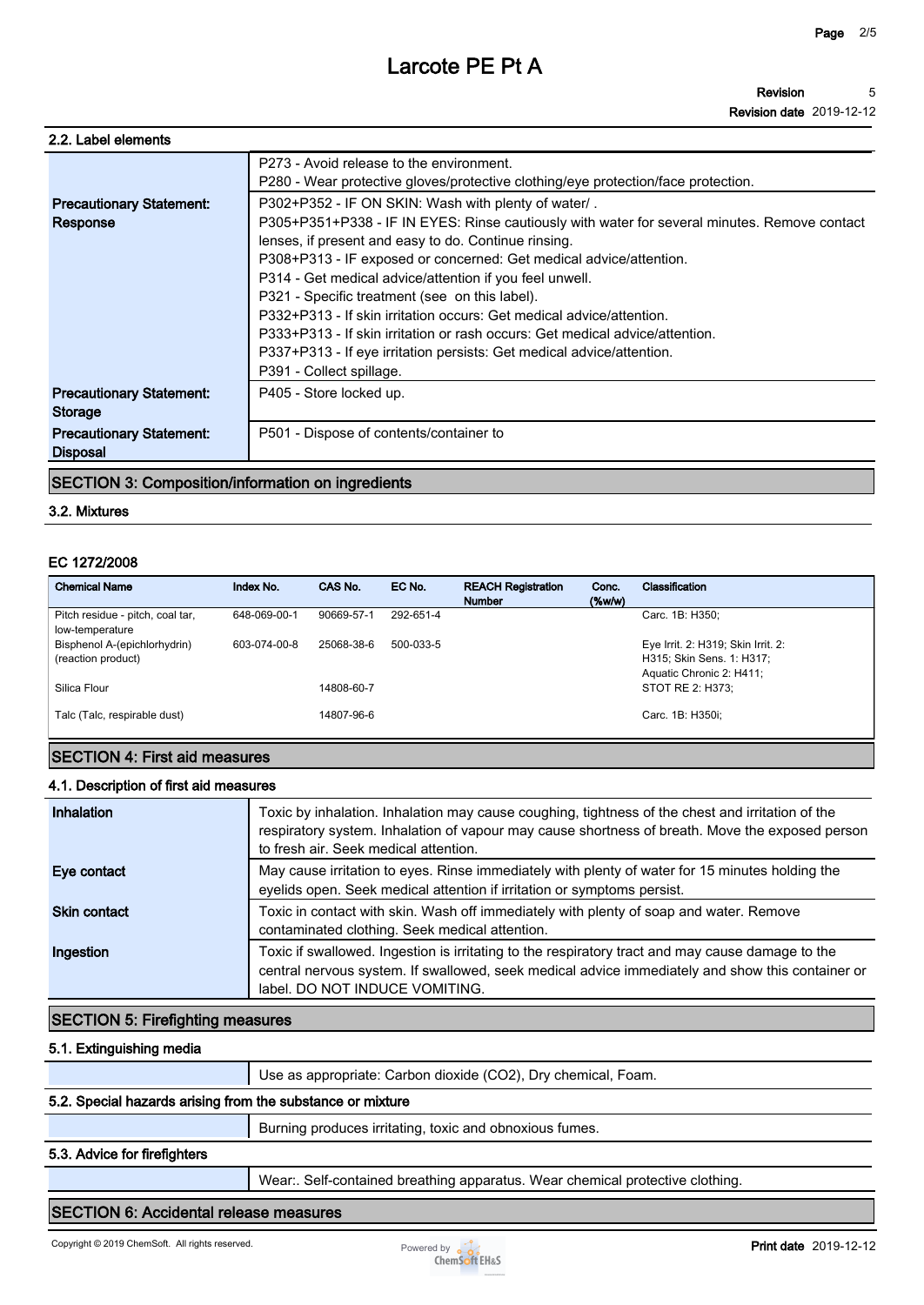#### **Revision Revision date 2019-12-12 5**

#### **6.1. Personal precautions, protective equipment and emergency procedures**

|                                                                   | Ensure adequate ventilation of the working area. Evacuate personnel to a safe area. Wear suitable<br>protective equipment.                             |  |  |
|-------------------------------------------------------------------|--------------------------------------------------------------------------------------------------------------------------------------------------------|--|--|
| 6.2. Environmental precautions                                    |                                                                                                                                                        |  |  |
|                                                                   | Do not allow product to enter drains. Prevent further spillage if safe.                                                                                |  |  |
| 6.3. Methods and material for containment and cleaning up         |                                                                                                                                                        |  |  |
|                                                                   | Absorb with inert, absorbent material. Transfer to suitable, labelled containers for disposal. Clean<br>spillage area thoroughly with plenty of water. |  |  |
| <b>SECTION 7: Handling and storage</b>                            |                                                                                                                                                        |  |  |
| 7.1. Precautions for safe handling                                |                                                                                                                                                        |  |  |
|                                                                   | Avoid contact with eyes and skin. Ensure adequate ventilation of the working area.                                                                     |  |  |
| 7.2. Conditions for safe storage, including any incompatibilities |                                                                                                                                                        |  |  |
|                                                                   | Keep in a cool, dry, well ventilated area. Keep containers tightly closed.                                                                             |  |  |
|                                                                   |                                                                                                                                                        |  |  |

### **SECTION 8: Exposure controls/personal protection**

#### **8.1. Control parameters**

#### **8.1.1. Exposure Limit Values**

| Silicon Dioxide              | WEL 8-hr limit ppm:                                  | WEL 8-hr limit mg/m3:                            |
|------------------------------|------------------------------------------------------|--------------------------------------------------|
|                              | WEL 15 min limit ppm:                                | WEL 15 min limit mg/m3:                          |
|                              | WEL 8-hr limit mg/m3 total $6$<br>inhalable dust:    | WEL 15 min limit mg/m3 total<br>inhalable dust:  |
|                              | WEL 8-hr limit mg/m3 total $0.3$<br>respirable dust: | WEL 15 min limit mg/m3 total<br>respirable dust: |
| Talc (Talc, respirable dust) | WEL 8-hr limit ppm: -                                | WEL 8-hr limit mg/m3: 1                          |
|                              | WEL 15 min limit ppm: -                              | WEL 15 min limit mg/m3: -                        |
|                              | WEL 8-hr limit mg/m3 total -<br>inhalable dust:      | WEL 15 min limit mg/m3 total<br>inhalable dust:  |
|                              | WEL 8-hr limit mg/m3 total -<br>respirable dust:     | WEL 15 min limit mg/m3 total<br>respirable dust: |

| 8.2. Exposure controls |  |
|------------------------|--|
|------------------------|--|

| 8.2.1. Appropriate engineering<br>controls | Ensure adequate ventilation of the working area.                          |
|--------------------------------------------|---------------------------------------------------------------------------|
| 8.2.2. Individual protection<br>measures   | Wear chemical protective clothing.                                        |
| Eye / face protection                      | Approved safety goggles.                                                  |
|                                            |                                                                           |
| Skin protection -<br>Handprotection        | Chemical resistant gloves (PVC).                                          |
| <b>Respiratory protection</b>              | In case of insufficient ventilation, wear suitable respiratory equipment. |

#### **SECTION 9: Physical and chemical properties**

#### **9.1. Information on basic physical and chemical properties**

| Appearance Liquid |                      |
|-------------------|----------------------|
| Colour   Black    |                      |
|                   | Odour Characteristic |

### **SECTION 10: Stability and reactivity**

### **10.2. Chemical stability**

**Stable under normal conditions.**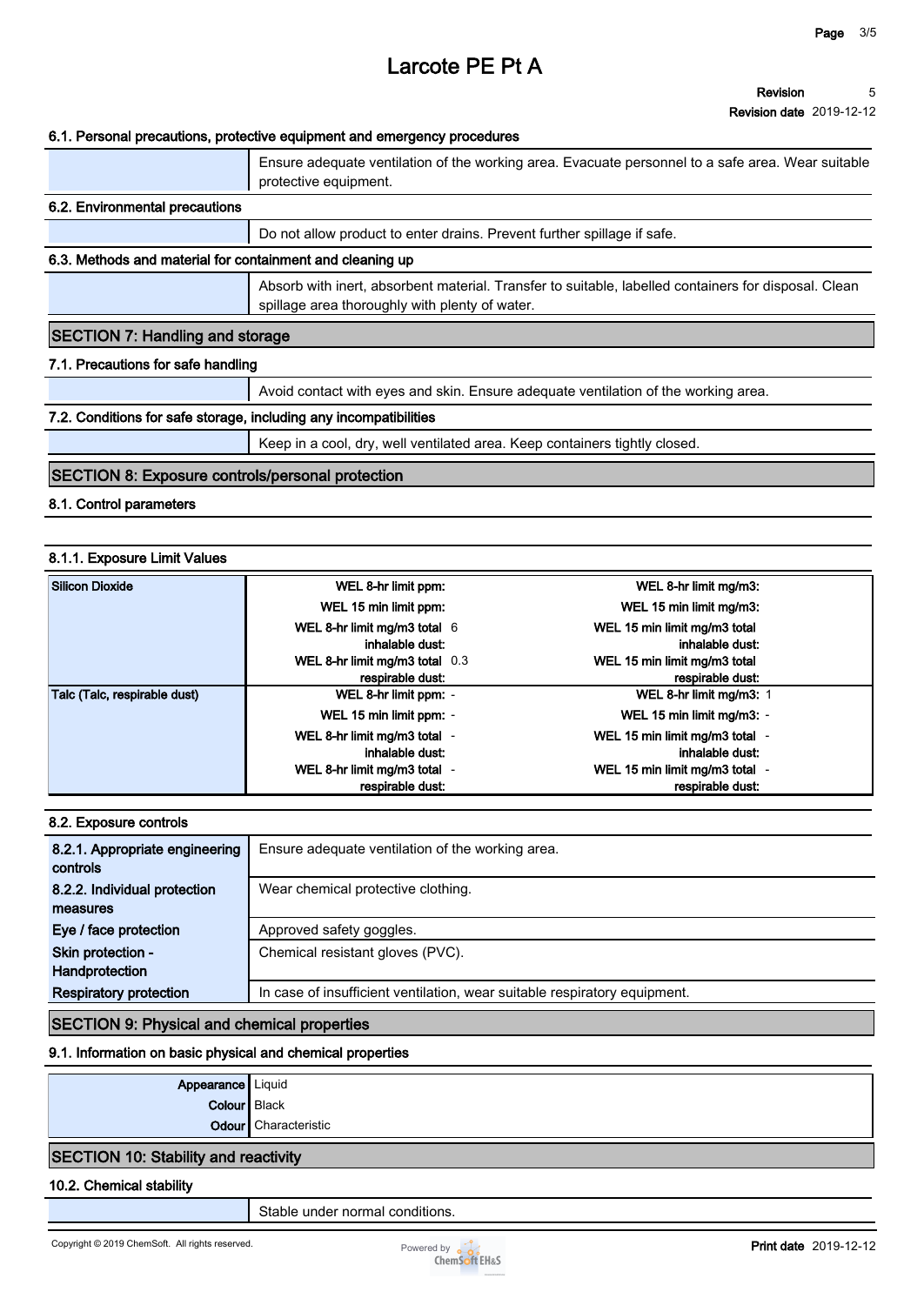**Revision date 2019-12-12**

#### **11.1. Information on toxicological effects**

**Acute toxicity May cause cancer.** 

**11.1.4. Toxicological Information**

**No data available**

# **SECTION 12: Ecological information**

#### **12.1. Toxicity**

| No data available                                                                           |
|---------------------------------------------------------------------------------------------|
| Toxic to aquatic organisms, may cause long-term adverse effects in the aquatic environment. |

# **SECTION 13: Disposal considerations**

**General information**

**Dispose of in compliance with all local and national regulations.**

### **SECTION 14: Transport information**

### **Hazard pictograms**



#### **14.1. UN number**

| .                             |               |
|-------------------------------|---------------|
|                               | <b>UN1999</b> |
| 14.2. UN proper shipping name |               |

**TARS, LIQUID**

| 14.3. Transport hazard class(es) |                          |
|----------------------------------|--------------------------|
| <b>ADR/RID</b>                   | $\mathbf{3}$             |
| Subsidiary risk                  | ۰                        |
| <b>IMDG</b>                      | 3                        |
| Subsidiary risk                  |                          |
| <b>IATA</b>                      | 3                        |
| Subsidiary risk                  | $\overline{\phantom{0}}$ |
| 14.4. Packing group              |                          |
| Packing group                    | Ш                        |
| 14.5. Environmental hazards      |                          |
| <b>Environmental hazards</b>     | No                       |
| Marine pollutant                 | No                       |
| <b>ADR/RID</b>                   |                          |
| <b>Hazard ID</b>                 | 33                       |
| <b>Tunnel Category</b>           | (D/E)                    |
| <b>IMDG</b>                      |                          |
| <b>EmS Code</b>                  | F-E S-E                  |
| <b>IATA</b>                      |                          |
| Packing Instruction (Cargo)      | 366                      |
| <b>Maximum quantity</b>          | 220 L                    |

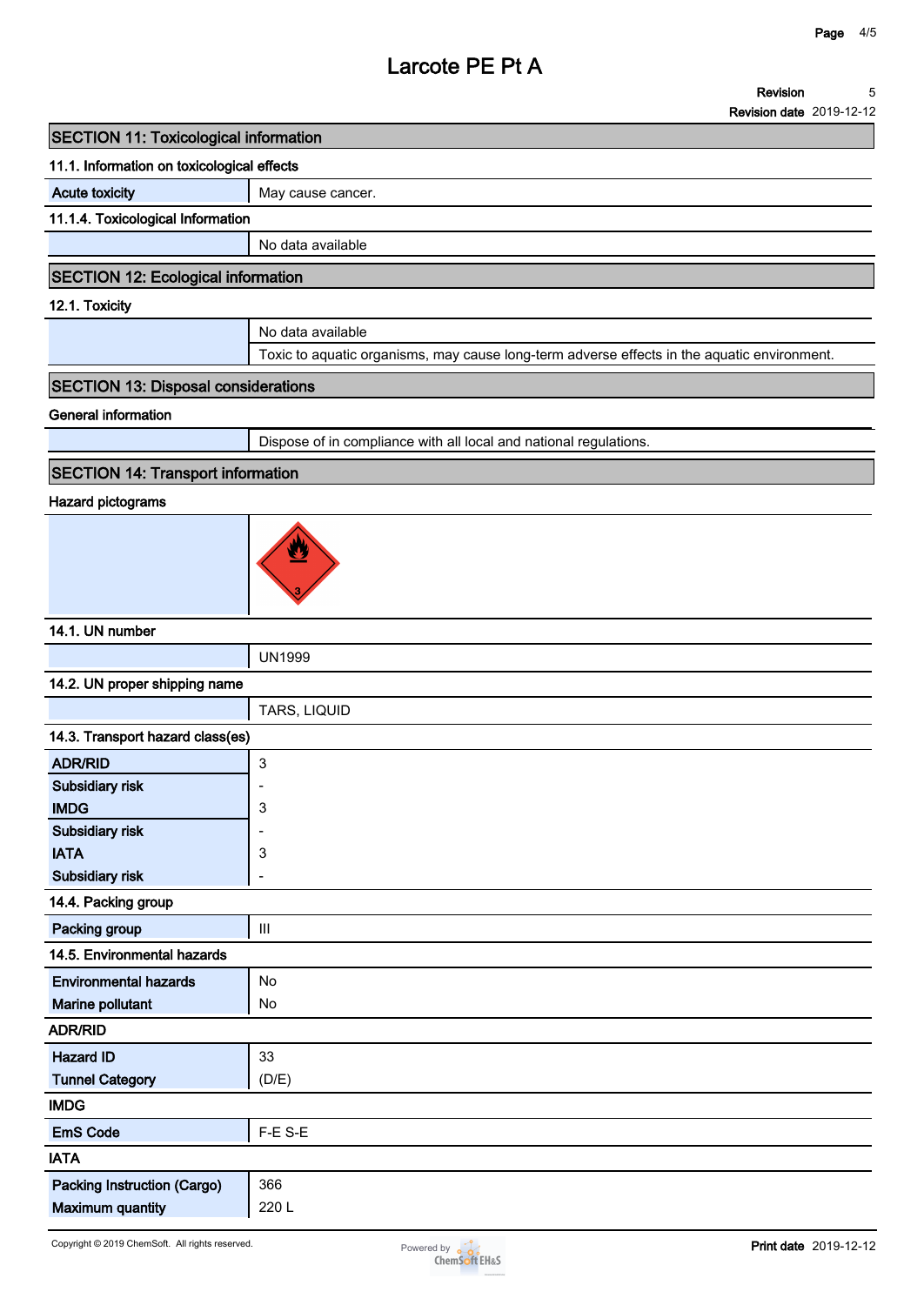| <b>IATA</b>                               |      |
|-------------------------------------------|------|
| <b>Packing Instruction</b><br>(Passenger) | 355  |
| <b>Maximum quantity</b>                   | 60 L |

# **SECTION 15: Regulatory information**

### **SECTION 16: Other information**

| Other information                                |                                                                                                                                                                                                                                                                                                                                                                                                                                                                                |
|--------------------------------------------------|--------------------------------------------------------------------------------------------------------------------------------------------------------------------------------------------------------------------------------------------------------------------------------------------------------------------------------------------------------------------------------------------------------------------------------------------------------------------------------|
| <b>Text of Hazard Statements in</b><br>Section 3 | Carc. 1B: H350 - May cause cancer.<br>Skin Irrit. 2: H315 - Causes skin irritation.<br>Skin Sens. 1: H317 - May cause an allergic skin reaction.<br>Eye Irrit. 2: H319 - Causes serious eye irritation.<br>Aquatic Chronic 2: H411 - Toxic to aquatic life with long lasting effects.<br>STOT RE 2: H373 - May cause damage to organs through prolonged or repeated exposure.<br>Carc. 1B: H350i - May cause cancer by inhalation.                                             |
| <b>Further information</b>                       |                                                                                                                                                                                                                                                                                                                                                                                                                                                                                |
|                                                  | The information supplied in this Safety Data Sheet is designed only as guidance for the safe use,<br>storage and handling of the product. This information is correct to the best of our knowledge and<br>belief at the date of publication however no guarantee is made to its accuracy. This information<br>relates only to the specific material designated and may not be valid for such material used in<br>combination with any other materials or in any other process. |

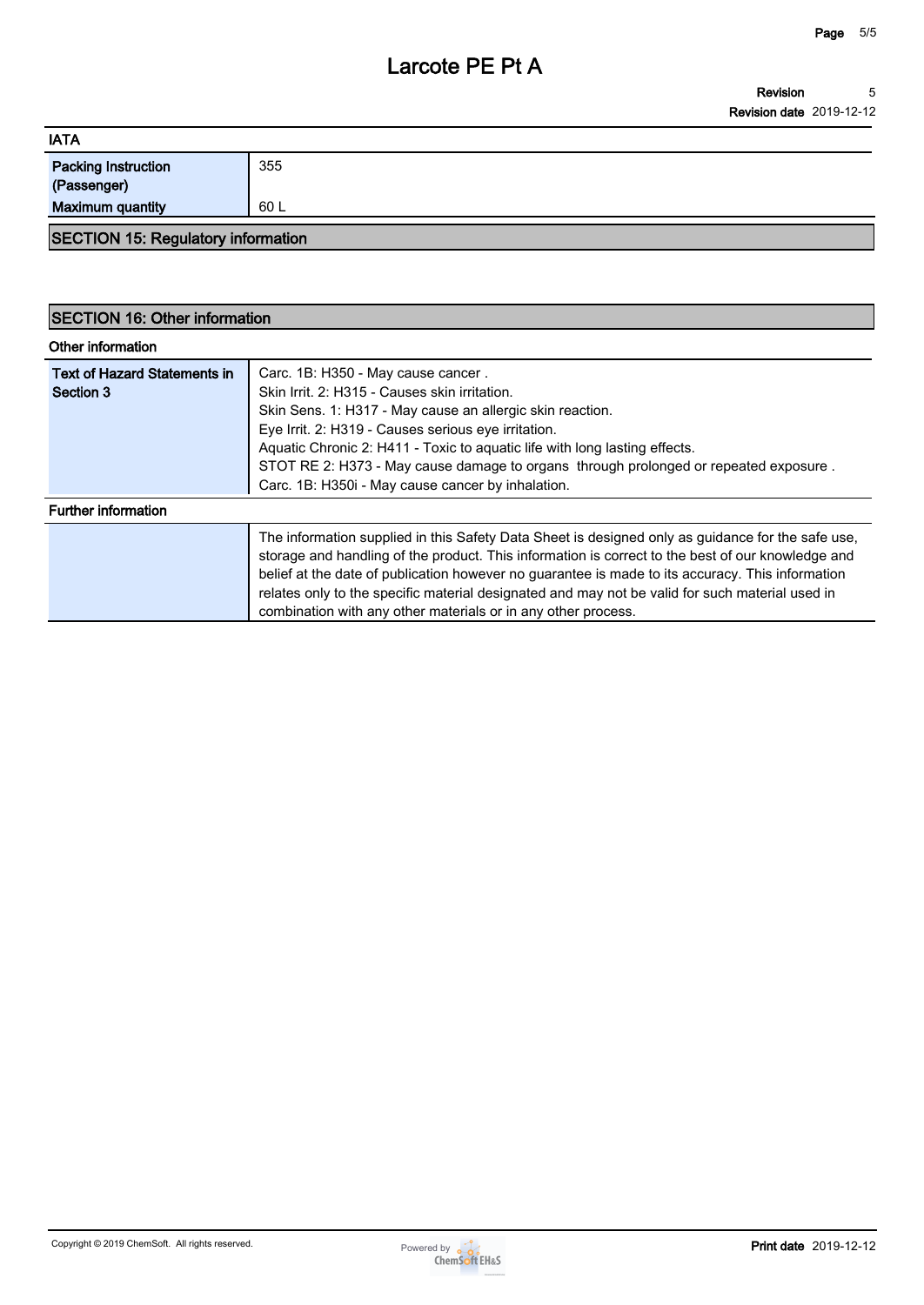

# **SAFETY DATA SHEET according to Regulation (EU) 2015/830**

**Larcote PE Pt B**

**Revision 5**

**Page 1/5**

| 1.1. Product identifier                               |                                                                                                                                                                                                                                                                                                              |
|-------------------------------------------------------|--------------------------------------------------------------------------------------------------------------------------------------------------------------------------------------------------------------------------------------------------------------------------------------------------------------|
| <b>Product name</b>                                   | Larcote PE Pt B                                                                                                                                                                                                                                                                                              |
|                                                       | 1.2. Relevant identified uses of the substance or mixture and uses advised against                                                                                                                                                                                                                           |
| <b>Product Use</b>                                    | [SU22] Professional uses: Public domain (administration, education, entertainment, services,<br>craftsmen); [SU19] Building and construction work; [PC0] Other; [PROC19] Hand-mixing with<br>intimate contact and only PPE available; [ERC5] Industrial use resulting in inclusion into or onto a<br>matrix; |
| 1.3. Details of the supplier of the safety data sheet |                                                                                                                                                                                                                                                                                                              |
| Company                                               | Larsen Building Products Ltd                                                                                                                                                                                                                                                                                 |
| <b>Address</b>                                        | 4 West Bank Road<br><b>Belfast Harbour Industrial Estate</b><br><b>Belfast</b><br>BT3 9JL<br>United Kingdom                                                                                                                                                                                                  |
| Web                                                   | www.larsenbuildingproducts.com                                                                                                                                                                                                                                                                               |
| <b>Telephone</b>                                      | +44 (0)28 9077 4000                                                                                                                                                                                                                                                                                          |
| Fax                                                   | +44 (0)28 9077 6945                                                                                                                                                                                                                                                                                          |
| Email                                                 | t.moore@larsenbuildingproducts.com                                                                                                                                                                                                                                                                           |

### **SECTION 2: Hazards identification**

#### **2.1. Classification of the substance or mixture**

| 2.1.2. Classification - EC | Acute Tox. 3: H301; Acute Tox. 3: H311; Skin Corr. 1B: H314; Skin Sens. 1: H317; Muta. 2: H341; |
|----------------------------|-------------------------------------------------------------------------------------------------|
| 1272/2008                  | Aquatic Chronic 3: H412;                                                                        |

#### **2.2. Label elements**

| <b>Hazard pictograms</b>        |                                                                                  |
|---------------------------------|----------------------------------------------------------------------------------|
| <b>Signal Word</b>              | Danger                                                                           |
| <b>Hazard Statement</b>         | Acute Tox. 3: H301 - Toxic if swallowed.                                         |
|                                 | Acute Tox. 3: H311 - Toxic in contact with skin.                                 |
|                                 | Skin Corr. 1B: H314 - Causes severe skin burns and eye damage.                   |
|                                 | Skin Sens. 1: H317 - May cause an allergic skin reaction.                        |
|                                 | Muta. 2: H341 - Suspected of causing genetic defects.                            |
|                                 | Aquatic Chronic 3: H412 - Harmful to aquatic life with long lasting effects.     |
| <b>Precautionary Statement:</b> | P201 - Obtain special instructions before use.                                   |
| <b>Prevention</b>               | P202 - Do not handle until all safety precautions have been read and understood. |
|                                 | P260 - Do not breathe dust/fume/gas/mist/vapours/spray.                          |
|                                 | P261 - Avoid breathing dust/fume/gas/mist/vapours/spray.                         |
|                                 | P264 - Wash thoroughly after handling.                                           |

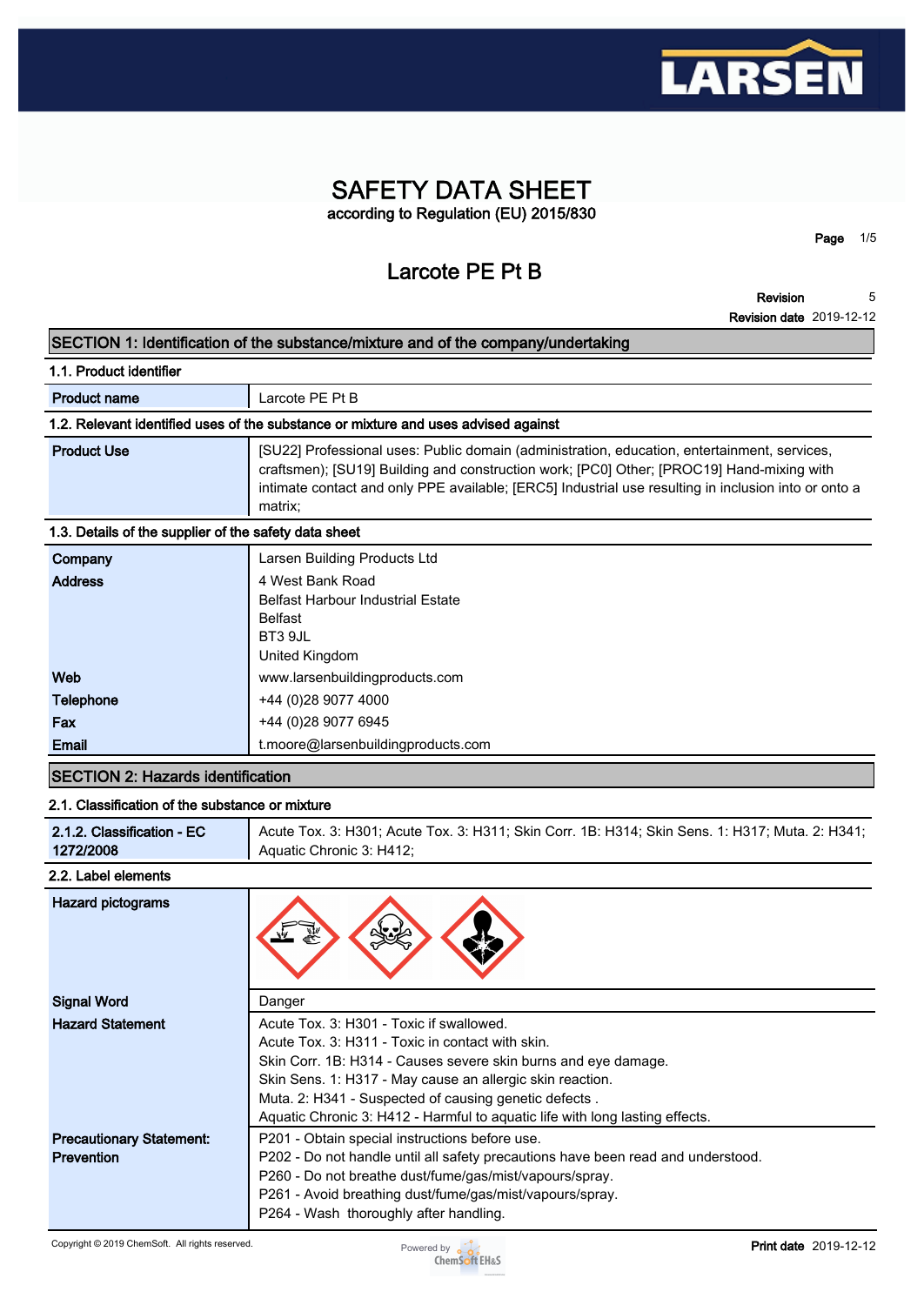**Revision Revision date 2019-12-12 5**

| 2.2. Label elements                                |                                                                                                                                                                                                                                                                                                                                                                                                                                                                                                                                                                                                                                                                                                                                                                                                                                                                                                                                                                                                                                                                                                                                             |
|----------------------------------------------------|---------------------------------------------------------------------------------------------------------------------------------------------------------------------------------------------------------------------------------------------------------------------------------------------------------------------------------------------------------------------------------------------------------------------------------------------------------------------------------------------------------------------------------------------------------------------------------------------------------------------------------------------------------------------------------------------------------------------------------------------------------------------------------------------------------------------------------------------------------------------------------------------------------------------------------------------------------------------------------------------------------------------------------------------------------------------------------------------------------------------------------------------|
| <b>Precautionary Statement:</b><br>Response        | P270 - Do no eat, drink or smoke when using this product.<br>P272 - Contaminated work clothing should not be allowed out of the workplace.<br>P273 - Avoid release to the environment.<br>P280 - Wear protective gloves/protective clothing/eye protection/face protection.<br>P301+P310 - IF SWALLOWED: IF SWALLOWED: Immediately call a POISON CENTER/doctor/.<br>P301+P330+P331 - IF SWALLOWED: rinse mouth. Do NOT induce vomiting.<br>P302+P352 - IF ON SKIN: Wash with plenty of water/.<br>P303+P361+P353 - IF ON SKIN (or hair): Take off immediately all contaminated clothing. Rinse<br>skin with water/shower.<br>P304+P340 - IF INHALED: Remove person to fresh air and keep comfortable for breathing.<br>P305+P351+P338 - IF IN EYES: Rinse cautiously with water for several minutes. Remove contact<br>lenses, if present and easy to do. Continue rinsing.<br>P308+P313 - IF exposed or concerned: Get medical advice/attention.<br>P310 - Immediately call a POISON CENTER/doctor/.<br>P312 - Call a POISON CENTER/doctor/ / if you feel unwell.<br>P321 - Specific treatment (see on this label).<br>P330 - Rinse mouth. |
|                                                    | P333+P313 - If skin irritation or rash occurs: Get medical advice/attention.<br>P363 - Wash contaminated clothing before reuse.                                                                                                                                                                                                                                                                                                                                                                                                                                                                                                                                                                                                                                                                                                                                                                                                                                                                                                                                                                                                             |
| <b>Precautionary Statement:</b><br><b>Storage</b>  | P405 - Store locked up.                                                                                                                                                                                                                                                                                                                                                                                                                                                                                                                                                                                                                                                                                                                                                                                                                                                                                                                                                                                                                                                                                                                     |
| <b>Precautionary Statement:</b><br><b>Disposal</b> | P501 - Dispose of contents/container to                                                                                                                                                                                                                                                                                                                                                                                                                                                                                                                                                                                                                                                                                                                                                                                                                                                                                                                                                                                                                                                                                                     |

# **SECTION 3: Composition/information on ingredients**

#### **3.2. Mixtures**

#### **EC 1272/2008**

| <b>Chemical Name</b>                                   | Index No. | CAS No.       | EC No.    | <b>REACH Registration</b><br><b>Number</b> | Conc.<br>$(\%w/w)$ | Classification                                                  |
|--------------------------------------------------------|-----------|---------------|-----------|--------------------------------------------|--------------------|-----------------------------------------------------------------|
| 2,4,6-Tris(dimethylaminomethyl)phe 603-069-00-0<br>nol |           | $90 - 72 - 2$ | 202-013-9 |                                            |                    | Acute Tox. 4: H302; Eye Irrit.<br>2: H319: Skin Irrit. 2: H315: |
| <b>SECTION 4: First aid measures</b>                   |           |               |           |                                            |                    |                                                                 |

#### **4.1. Description of first aid measures**

| Inhalation          | Inhalation of vapour may cause shortness of breath. Move the exposed person to fresh air. Seek<br>medical attention.                                                                                                                                                |
|---------------------|---------------------------------------------------------------------------------------------------------------------------------------------------------------------------------------------------------------------------------------------------------------------|
| Eye contact         | Causes burns. Causes severe inflammation and may damage the cornea. Seek medical attention.                                                                                                                                                                         |
| <b>Skin contact</b> | Causes burns. Wash off immediately with plenty of soap and water. Remove contaminated<br>clothing. Seek medical attention if irritation or symptoms persist.                                                                                                        |
| Ingestion           | Ingestion causes burns to the respiratory tract. DO NOT INDUCE VOMITING. Ingestion is irritating<br>to the respiratory tract and may cause damage to the central nervous system. If swallowed, seek<br>medical advice immediately and show this container or label. |

### **SECTION 5: Firefighting measures**

#### **5.1. Extinguishing media**

|                                                            | Alcohol resistant foam. Carbon oxides.                             |
|------------------------------------------------------------|--------------------------------------------------------------------|
| 5.2. Special hazards arising from the substance or mixture |                                                                    |
|                                                            | Corrosive. Burning produces irritating, toxic and obnoxious fumes. |
| 5.3. Advice for firefighters                               |                                                                    |
|                                                            | Self-contained breathing apparatus. Wear protective clothing.      |

### **SECTION 6: Accidental release measures**

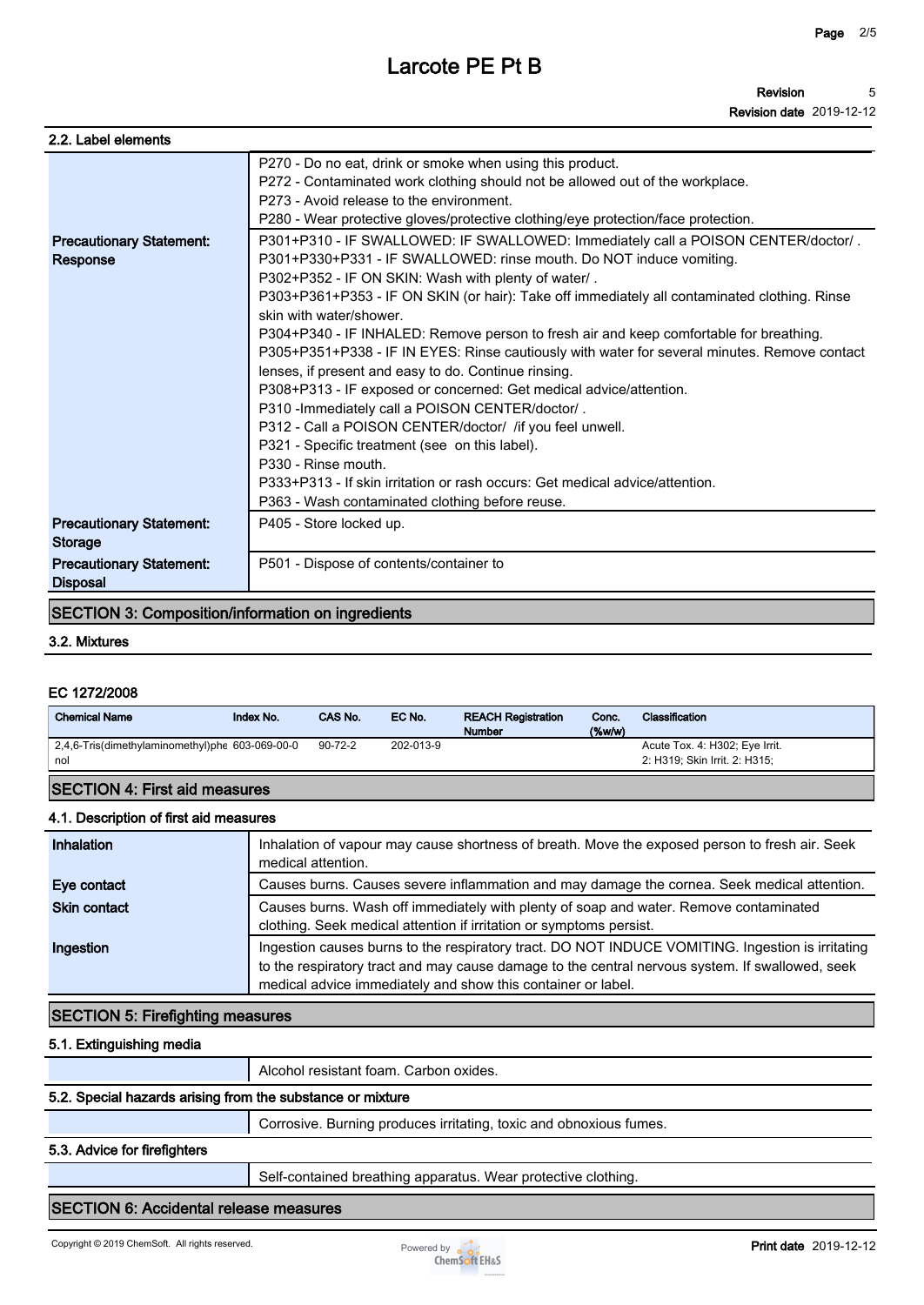#### **Revision Revision date 2019-12-12 5**

#### **6.1. Personal precautions, protective equipment and emergency procedures**

|                                                                   | o. Gisonai procaduono, protocuvo equipmont and emorgency procedures                                                                                    |
|-------------------------------------------------------------------|--------------------------------------------------------------------------------------------------------------------------------------------------------|
|                                                                   | Ensure adequate ventilation of the working area. Evacuate personnel to a safe area. Wear suitable<br>protective equipment.                             |
| 6.2. Environmental precautions                                    |                                                                                                                                                        |
|                                                                   | Do not allow product to enter drains. Prevent further spillage if safe.                                                                                |
| 6.3. Methods and material for containment and cleaning up         |                                                                                                                                                        |
|                                                                   | Absorb with inert, absorbent material. Transfer to suitable, labelled containers for disposal. Clean<br>spillage area thoroughly with plenty of water. |
| <b>SECTION 7: Handling and storage</b>                            |                                                                                                                                                        |
| 7.1. Precautions for safe handling                                |                                                                                                                                                        |
|                                                                   | Avoid contact with eyes and skin. Ensure adequate ventilation of the working area.                                                                     |
| 7.2. Conditions for safe storage, including any incompatibilities |                                                                                                                                                        |
|                                                                   | Keep in a cool, dry, well ventilated area. Keep containers tightly closed.                                                                             |
| <b>SECTION 8: Exposure controls/personal protection</b>           |                                                                                                                                                        |
| 8.2. Exposure controls                                            |                                                                                                                                                        |
| 8.2.1. Appropriate engineering<br>controls                        | Ensure adequate ventilation of the working area.                                                                                                       |
| 8.2.2. Individual protection<br>measures                          | Wear chemical protective clothing.                                                                                                                     |
| Eye / face protection                                             | Approved safety goggles.                                                                                                                               |
| Skin protection -<br>Handprotection                               | Chemical resistant gloves (PVC).                                                                                                                       |
| <b>Respiratory protection</b>                                     | In case of insufficient ventilation, wear suitable respiratory equipment.                                                                              |
| <b>SECTION 9: Physical and chemical properties</b>                |                                                                                                                                                        |
| 9.1. Information on basic physical and chemical properties        |                                                                                                                                                        |
| Appearance                                                        | Liquid                                                                                                                                                 |
|                                                                   | Colour   Colourless                                                                                                                                    |
| Odour                                                             | Characteristic                                                                                                                                         |
| <b>SECTION 10: Stability and reactivity</b>                       |                                                                                                                                                        |
| 10.2. Chemical stability                                          |                                                                                                                                                        |
|                                                                   | Stable under normal conditions.                                                                                                                        |
| <b>SECTION 11: Toxicological information</b>                      |                                                                                                                                                        |
| 11.1. Information on toxicological effects                        |                                                                                                                                                        |
| Skin corrosion/irritation                                         | Causes burns.                                                                                                                                          |
| 11.1.4. Toxicological Information                                 |                                                                                                                                                        |
|                                                                   | No data available                                                                                                                                      |
| <b>SECTION 12: Ecological information</b>                         |                                                                                                                                                        |
| 12.1. Toxicity                                                    |                                                                                                                                                        |
|                                                                   | No data available                                                                                                                                      |
|                                                                   |                                                                                                                                                        |

# **SECTION 13: Disposal considerations**

**General information**

**Dispose of in compliance with all local and national regulations.**

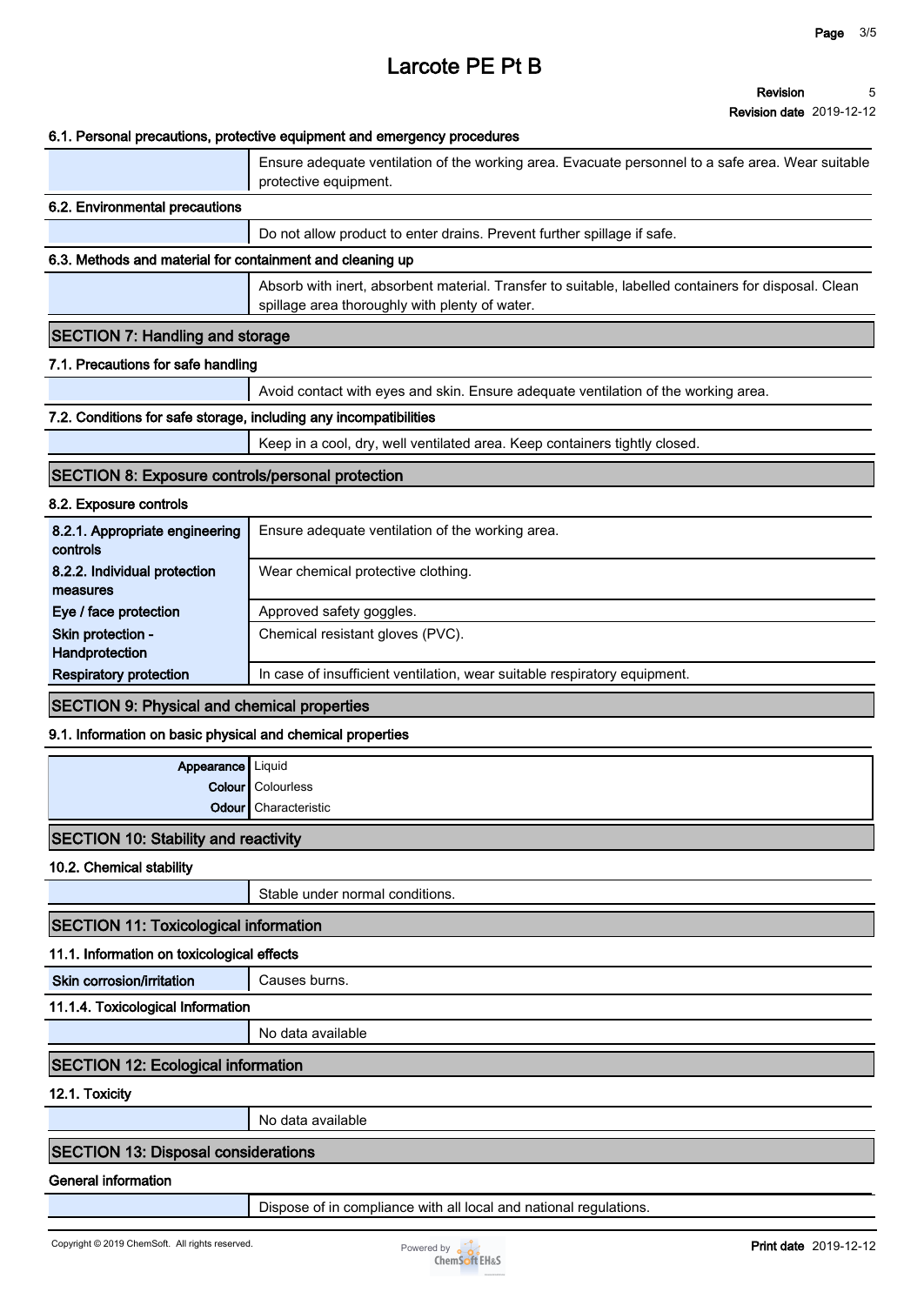#### **Revision 5**

**Revision date 2019-12-12**

**SECTION 14: Transport information**

#### **Hazard pictograms**



### **14.1. UN number**

|                                           | <b>UN3082</b>                                       |
|-------------------------------------------|-----------------------------------------------------|
| 14.2. UN proper shipping name             |                                                     |
|                                           | ENVIRONMENTALLY HAZARDOUS SUBSTANCE, LIQUID, N.O.S. |
| 14.3. Transport hazard class(es)          |                                                     |
| <b>ADR/RID</b>                            | $\overline{9}$                                      |
| Subsidiary risk                           | ÷                                                   |
| <b>IMDG</b>                               | 9                                                   |
| Subsidiary risk                           | $\overline{a}$                                      |
| <b>IATA</b>                               | 9                                                   |
| Subsidiary risk                           | $\overline{a}$                                      |
| 14.4. Packing group                       |                                                     |
| Packing group                             | Ш                                                   |
| 14.5. Environmental hazards               |                                                     |
| <b>Environmental hazards</b>              | Yes                                                 |
| Marine pollutant                          | Yes                                                 |
| <b>ADR/RID</b>                            |                                                     |
| <b>Hazard ID</b>                          | 90                                                  |
| <b>Tunnel Category</b>                    | (E)                                                 |
| <b>IMDG</b>                               |                                                     |
| <b>EmS Code</b>                           | F-A S-F                                             |
| <b>IATA</b>                               |                                                     |
| <b>Packing Instruction (Cargo)</b>        | 964                                                 |
| <b>Maximum quantity</b>                   | 450L                                                |
| <b>Packing Instruction</b>                | 964                                                 |
| (Passenger)                               |                                                     |
| <b>Maximum quantity</b>                   | 450L                                                |
| <b>SECTION 15: Regulatory information</b> |                                                     |

# **SECTION 16: Other information**

| ISECTION TO: OUIGI INDITIBUON             |                                                                                                                                                                                                        |
|-------------------------------------------|--------------------------------------------------------------------------------------------------------------------------------------------------------------------------------------------------------|
| Other information                         |                                                                                                                                                                                                        |
| Text of Hazard Statements in<br>Section 3 | Acute Tox, 4: H302 - Harmful if swallowed.<br>Skin Irrit. 2: H315 - Causes skin irritation.<br>Eye Irrit. 2: H319 - Causes serious eye irritation.                                                     |
| <b>Further information</b>                |                                                                                                                                                                                                        |
|                                           | The information supplied in this Safety Data Sheet is designed only as guidance for the safe use.<br>storage and handling of the product. This information is correct to the best of our knowledge and |